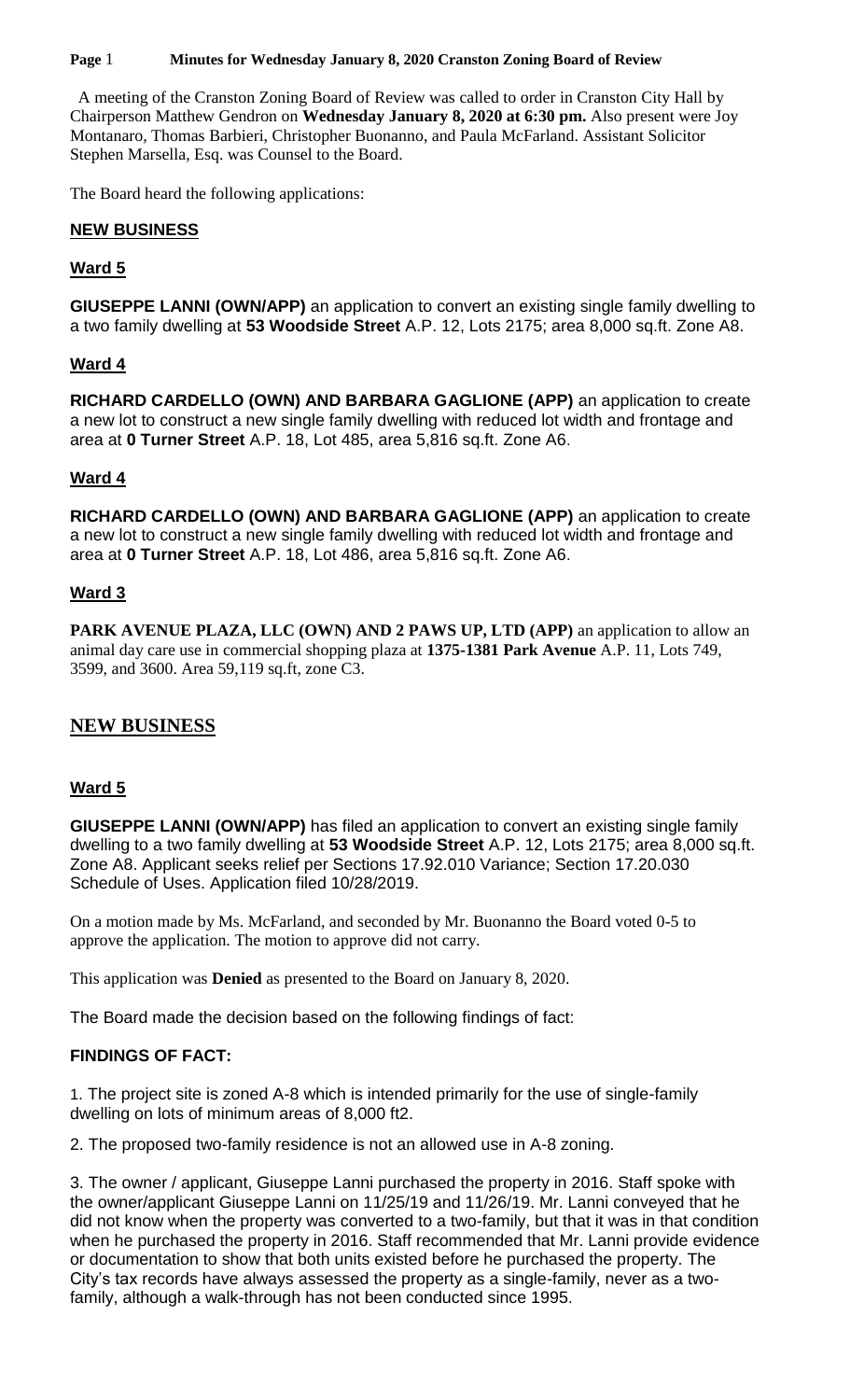4. The variance application was filed and advertised only for AP 12 Lot 2175, the lot with the existing residence. However, the owner /applicant also owns abutting parcels AP 12 Lots 2175, 2716, 2177, & 2178. Notably, the survey / site plan and the 400' radius map used to determine abutters for notification incorporated all four lots as part of the application. The portion of Woodside Street fronting lots 2176, 2177 & 2178 is an unpaved paper street, and said lots therefore do not have sufficient frontage and are merged for zoning purposes.

5. The Comprehensive Plan Future Land Use Map identifies the area as "Single Family Residential 7.26 To 3.64 Units Per acre." The proposed density based on AP 12 Lot 2715 is 10.89 units/acre, which is NOT consistent with the Comprehensive Plan.

6. There are 56 total lots developed residential properties within 400' of the project site. Of these properties, 1 is designated by the City Tax Assessor as a four-family (Yeoman Ave), and there are four (4) two-family residences (two on Yeoman Ave, one on Enterprise Street and one on Morgan Street, none on Cannon Street or Woodside Street). Therefore, the project is not consistent with the surrounding residential uses.

7. The applicant testified about the layout of the home, factors around his purchase and the fact that it is currently rented as a two family. There was discussion with the Board about the use and the neighborhood.

8. There was testimony in opposition to the application.

9. In denying the application, the Board found that that the applicant did not prove a loos of all beneficial use should this application not be granted. The Board found that the property could be used as a single family residence. The Board found that the property was assessed and taxed as a single family.

10. The Board further found that a two family residence is not consistent with the comprehensive plan and the surrounding neighborhood as a further reason for denial.

#### **Ward 4**

**RICHARD CARDELLO (OWN) AND BARBARA GAGLIONE (APP)** have filed an application to create a new lot to construct a new single family dwelling with reduced lot width and frontage and area at **0 Turner Street** A.P. 18, Lot 485, area 5,816 sq.ft. Zone A6. Applicant seeks relief per Sections 17.92.010 Variance; Section 17.20.120 Schedule of Intensity Regulations. Application filed 10/28/2019. Christopher D'Ovidio, Esq.

On a motion made by Mr. Barbieri, and seconded by Ms. McFarland, the Board voted 0-5 to approve the application. The motion to approve did not carry.

This application was **Denied** as presented to the Board on January 8, 2020.

The Board made the decision based on the following findings of fact:

#### **FINDINGS OF FACT:**

1. The existing lots were platted as 50'x100' lots prior to the adoption of zoning and have not been altered since.

2. The total site area of 20,000 ft2 is sufficient for three A-6 lots (18,000 ft2 required). The applicant testified that she could knock down the existing home and plat three lots that would not require any relief.

3. The applicant testified that the reason for the relief was the location of the current structure.

4. The Board questioned the applicant about the slope of the lot and safety of the egress from the property.

5. The was testimony by objectors to the project that stated that many of the lots in the area were larger than the proposed 5800 sq. feet and that the applicant could place one new structure by right. There was testimony that the smaller lots were not in conformance with many lots in the neighborhood..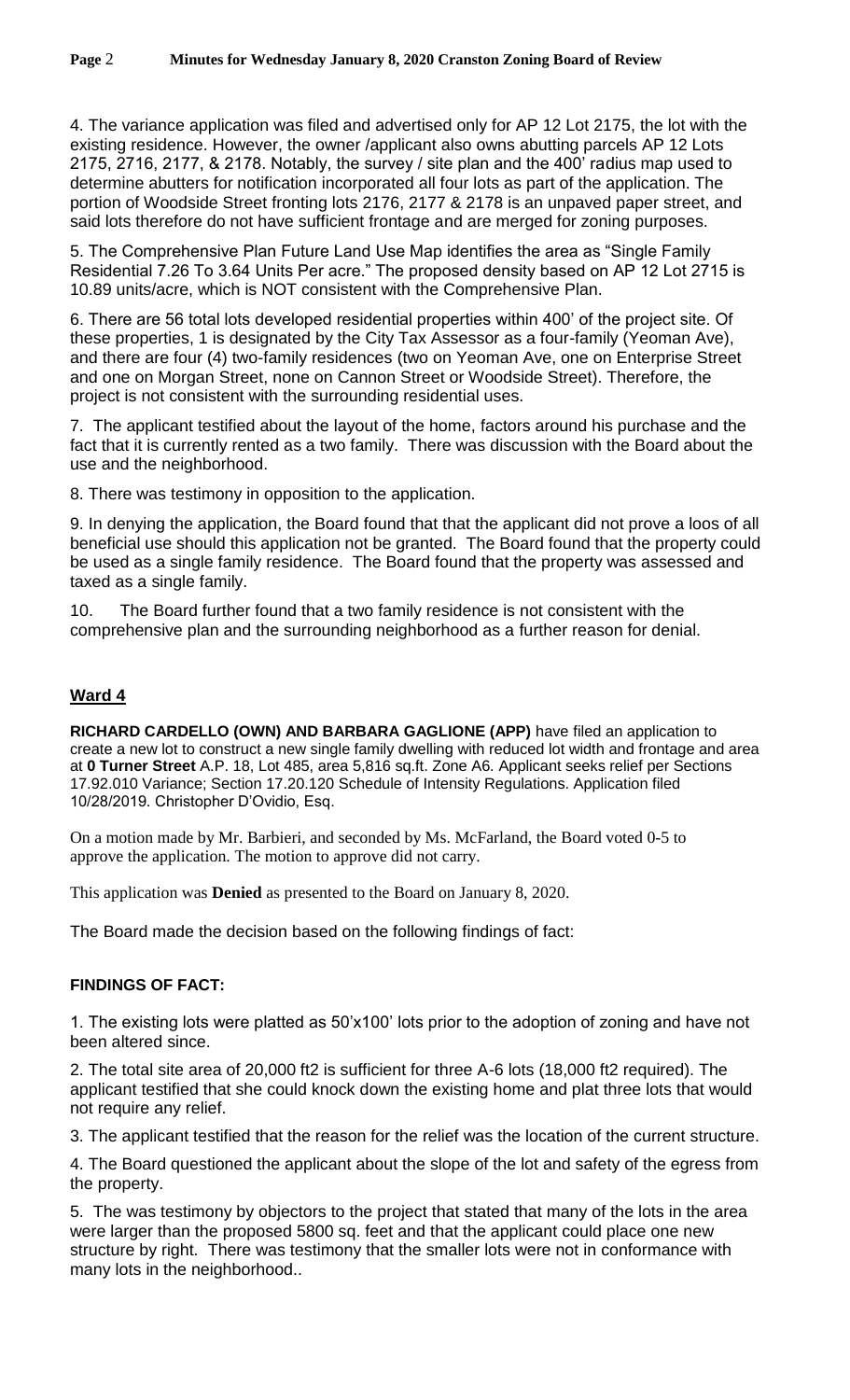**Page** 3 **Minutes for Wednesday January 8, 2020 Cranston Zoning Board of Review**

6. In denying the application, the Board found that the applicant could subdivide the property and create one new lot of record and build a home on that lot. By creating two lots in this new subdivision, the applicant created their own hardship for which it sought relief.

7. In its denial, members of the Board stated and further found that two smaller lots would change the character of the neighborhood. They were also concerned with the slope of the lots and the safety of ingress and egress to the smaller lots.

8, The Board found that the applicant therefore failed to satisfy all the necessary factors for granting a variance and therefore, the request should be denied. The Board gave the same reasons for denying both applications before it that night.

#### **Ward 4**

**RICHARD CARDELLO (OWN) AND BARBARA GAGLIONE (APP)** have filed an application to create a new lot to construct a new single family dwelling with reduced lot width and frontage and area at **0 Turner Street** A.P. 18, Lot 486, area 5,816 sq.ft. Zone A6. Applicant seeks relief per Sections 17.92.010 Variance; Section 17.20.120 Schedule of Intensity Regulations. Application filed 10/28/2019. Christopher D'Ovidio, Esq.

On a motion made by Ms. McFarland, and seconded by Mr. Barbieri, the Board voted 0-5 to approve the application. The motion to approve did not carry.

This application was **Denied** as presented to the Board on January 8, 2020.

The Board made the decision based on the following findings of fact:

#### **FINDINGS OF FACT:**

1. The existing lots were platted as 50'x100' lots prior to the adoption of zoning and have not been altered since.

2. The total site area of 20,000 ft2 is sufficient for three A-6 lots (18,000 ft2 required). The applicant testified that she could knock down the existing home and plat three lots that would not require any relief.

3. The applicant testified that the reason for the relief was the location of the current structure.

4. The Board questioned the applicant about the slope of the lot and safety of the egress from the property.

5. The was testimony by objectors to the project that stated that many of the lots in the area were larger than the proposed 5800 sq. feet and that the applicant could place one new structure by right. There was testimony that the smaller lots were not in conformance with many lots in the neighborhood.

6. In denying the application, the Board found that the applicant could subdivide the property and create one new lot of record and build a home on that lot. By creating two lots in this new subdivision, the applicant created their own hardship for which it sought relief.

7. In its denial, members of the Board stated and further found that two smaller lots would change the character of the neighborhood. They were also concerned with the slope of the lots and the safety of ingress and egress to the smaller lots.

8, The Board found that the applicant therefore failed to satisfy all the necessary factors for granting a variance and therefore, the request should be denied. The Board gave the same reasons for denying both applications before it that night.

## **Ward 3**

**PARK AVENUE PLAZA, LLC (OWN) AND 2 PAWS UP, LTD (APP)** have filed an application to allow an animal day care use in commercial shopping plaza at **1375-1381 Park Avenue** A.P. 11, Lots 749, 3599, and 3600. Area 59,119 sq.ft, zone C3. Applicant seeks relief per Sections 17.92.010 Variance; Section 17.20.030 Schedule of Uses. Application filed 11/8/2019. Robert D. Murray Esq.

On a motion made by Mr. Barbieri, and seconded by Ms. McFarland, the Board voted 5-0 to approve the application.